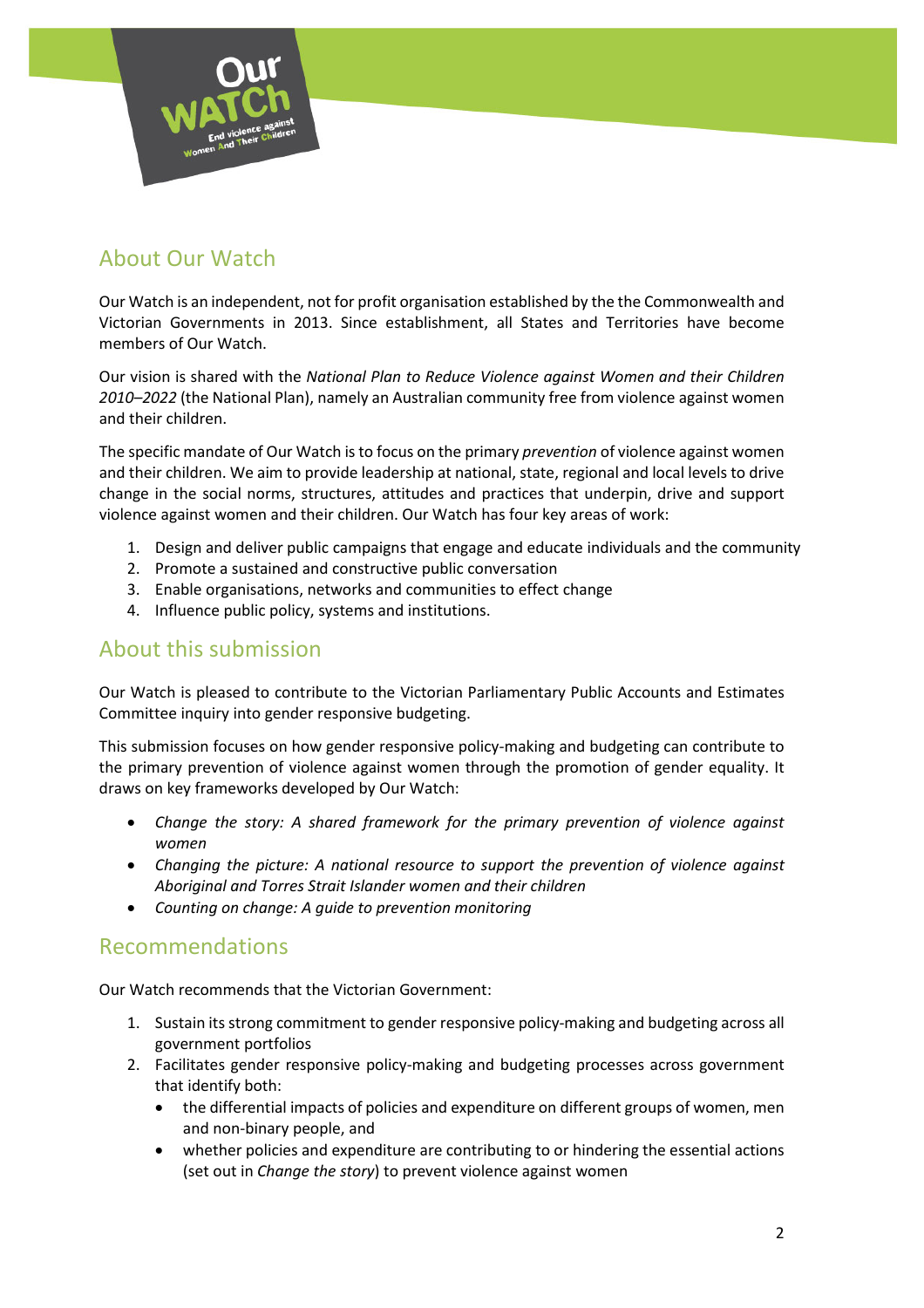

- 3. Utilise available tools to integrate an intersectional analysis into gender responsive policymaking and budgeting processes
- 4. Ensure that appropriate data is collected, disaggregated and regularly analysed to contribute to whole-of-government policy and budget development
- 5. Publicly report on its analysis, and on the outcomes of policies, programs and expenditure as part of the Government's commitment to gender responsive policy-making and budgeting
- 6. Support the public service to understand and implement gender responsive policy-making and budgeting by providing ongoing training and tools, potentially with Office for Women providing advice playing a supporting role to other agencies
- 7. Regularly engages with civil society to inform and provide feedback on policy and budget development processes
- 8. Investigate and consider additional options for strengthening the gender policy machinery of government

## Gender equality and primary prevention of violence against women

Australia's shared framework for the primary prevention of violence against women and their children, *[Change the story](https://www.ourwatch.org.au/getmedia/0aa0109b-6b03-43f2-85fe-a9f5ec92ae4e/Change-the-story-framework-prevent-violence-women-children-AA-new.pdf.aspx)*, identifies gender inequality as setting the necessary social context in which violence against women occurs. The framework demonstrates that there are particular expressions or manifestations of gender inequality that are most consistently associated with higher levels of violence against women. These are referred to in *Change the story* as the 'gendered drivers' of violence against women. A range of international evidence finds that these gendered drivers arise from unequal and discriminatory institutional, social and economic structures, social and cultural norms, and organisational, community, family and relationship practices. Together, these structures, norms and practices create environments in which women and men are not considered equal, and violence against women is both more likely to happen, and more likely to be tolerated and even condoned.

The gendered drivers of violence against women outlined in the framework are as follows:

- Condoning of violence against women
- Men's control of decision-making and limits to women's independence in public life and relationships
- Rigid gender roles and stereotyped constructions of masculinity and femininity
- Male peer relations that emphasise aggression and disrespect towards women

*Change the story* uses a socio-ecological model to explain individual behaviour in a social context and illustrate the dynamic interrelations between relevant factors located at the individual, organisational, community, systemic and social levels. This conceptual model is illustrated below.